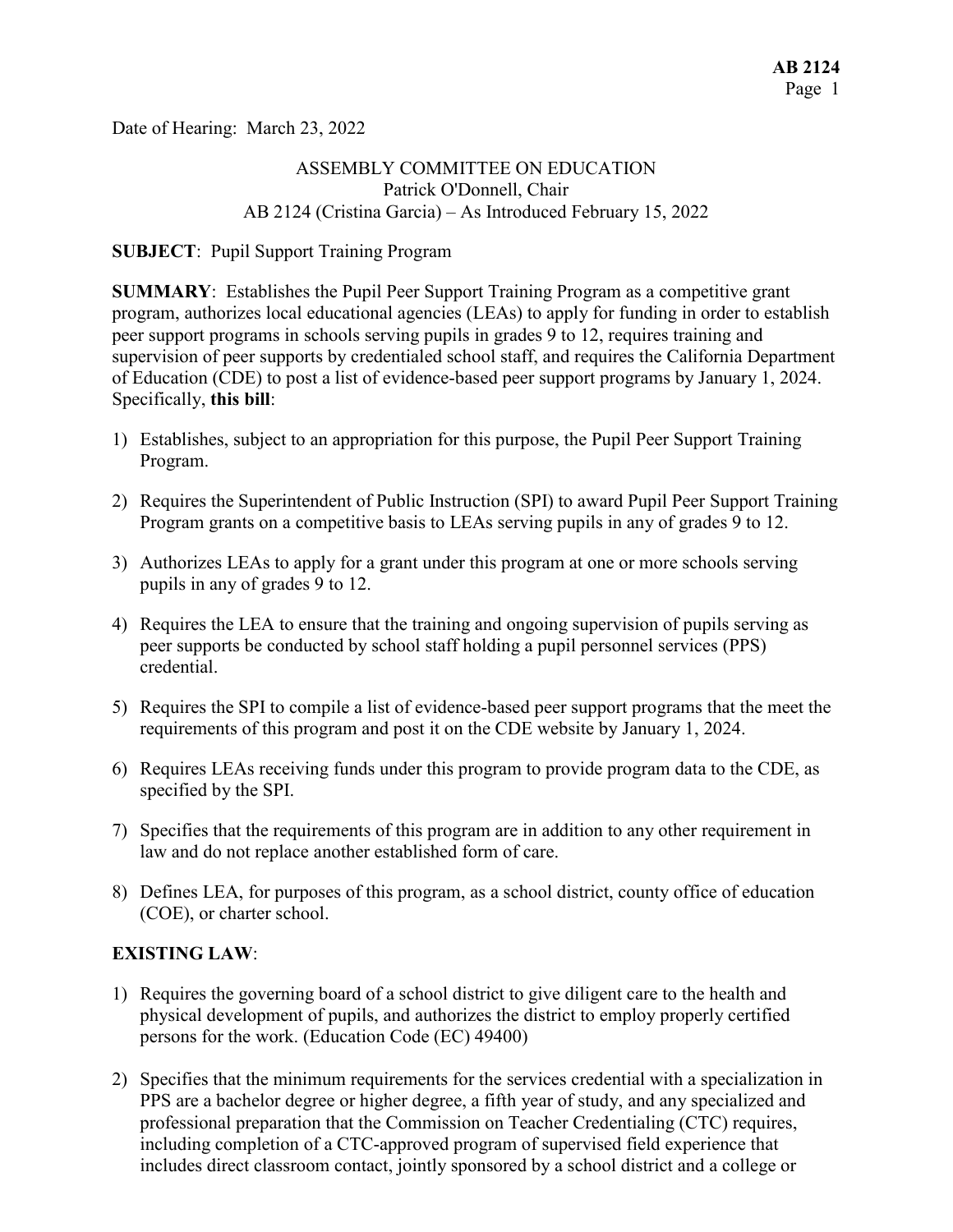university. The services credential with a specialization in PPS authorizes the holder to perform, at all grade levels, the PPS designated on the credential, which may include, but need not be limited to, school counseling, school psychology, child welfare and attendance services, and school social work. (EC 44266)

- 3) Authorizes school districts to utilize community-based service providers, including volunteers, individuals completing counseling-related internship programs, and state licensed individuals and agencies to assist in providing pupil personnel services, provided that such individuals and agencies are supervised in their school-based activities by an individual holding a PPS authorization (California Code of Regulations, Title 5, Section 80049.1(c)).
- 4) Requires the governing board of any LEA that serves pupils in grades one to twelve, inclusive, to adopt a policy on pupil suicide prevention, intervention, and postvention. Requires the policy to specifically address the needs of high-risk groups, including suicide awareness and prevention training for teachers, and ensure that a school employee acts within the authorization and scope of the employee's credential or license. (EC 215)

## **FISCAL EFFECT**: Unknown

## **COMMENTS**:

*Need for the bill.* According to the author, "Schools provide the ideal place to reach all students, especially those facing barriers to mental health services. This is especially true for our youth, who have endured mental health challenges for two years of the COVID-19 pandemic. By providing opportunities for schools to establish peer support programs on every high school campus, this budget request will break down stigma and ensure that our children and young adults receive crucial services, respect, and voice they deserve. Young students are in a unique position for their peers – they are a bridge to connect their peers to trained adults. Students are often best able and most willing to communicate with people their own age, especially when it comes to sensitive issues such as mental health."

*Incidence of mental health and behavioral health issues for children and youth.* A 2014 UCLA Policy Brief notes that nearly half of all Americans will need mental health treatment some time during their lifetimes, with initial symptoms frequently occurring in childhood or adolescence. According to a report by the American Institutes for Research (AIR), *Mental Health Needs of Children and Youth,* up to 20% of children in the United States experience a mental, emotional, or behavioral health disorder each year.

*Youth mental health crisis intensifying as a result of the COVID-19 pandemic.* The American Academy of Pediatrics noted in 2020 guidance that "emotional and behavioral health challenges were of growing concern before the COVID-19 pandemic, and the public health emergency has only exacerbated these challenges." Prior to the pandemic, the incidence of youth mental health crises was increasing at an alarming rate. Suicide rates among youth ages 10-24 increased over 57% between 2007 and 2018, and as of 2018 suicide was the second leading cause of death for youth ages 15-19, according to the Centers for Disease Control and Prevention (CDC). Youth visits to pediatric emergency departments for suicide and suicidal ideation also doubled during this time period (Burstein, 2019).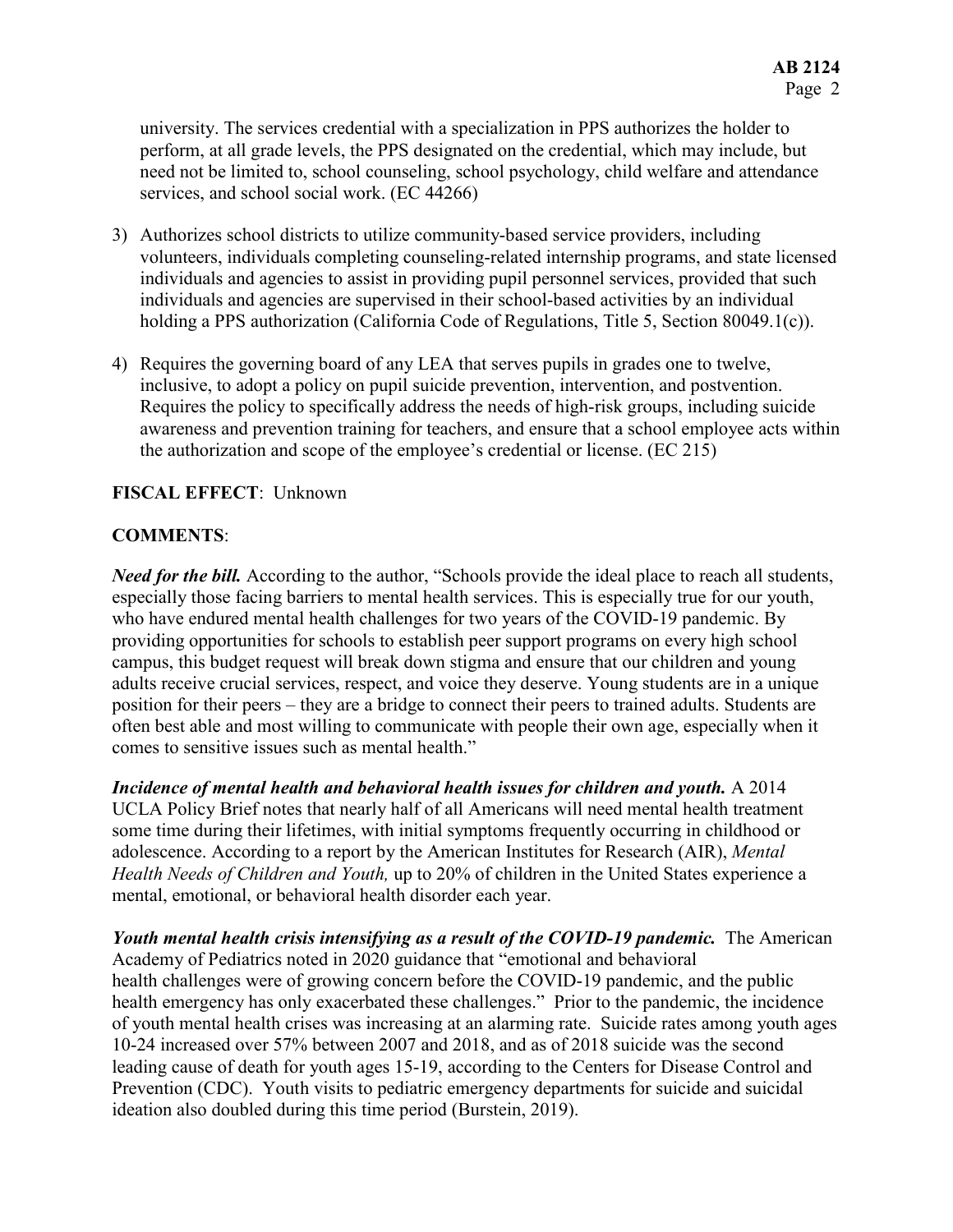Underrepresented groups have been disproportionately impacted by the mental health crisis. The suicide rate among Black youth is twice that of their white peers (Bridge, 2018). In addition, 63% of transgender youth surveyed reported unmet needs for mental health and substance use during the early part of the COVID pandemic (Hawke, 2021). Socioeconomically disadvantaged children and adolescents, such as those growing up in poverty, are two to three times more likely to develop mental health conditions than peers with higher socioeconomic status (Reiss, 2013).

The pandemic has dealt a particularly hard blow to students' mental health and well-being increasing social isolation, disrupting routines, and eliminating social traditions and rites of passage, while also reducing students' access to schools, which serve as the de facto mental health system for children and adolescents. For students from families also facing economic and other challenges, the crisis is deeper still.

The available evidence documents intensifying mental health impacts among students during the pandemic:

- California Department of Public Health (CDPH) data showed 134 youth under age 18 in California died by suicide in 2020, up 24% from 108 in 2019, and well above totals from 2017 and 2018;
- UCSF research on hospitals in the Bay Area showed a 66-75% increase among 10- to 17 year-olds screening positive for active or recent suicidal ideation in the last year; and
- National CDC data shows a 50% increase in emergency department visits for suicide attempts among American adolescents (mainly girls) during the pandemic.

**Peer support programs to address student mental health.** This bill would, contingent upon an appropriation for this purpose, authorize LEAs serving high school students to apply for a grant to establish a program to train volunteer pupils on acting as peer supporters at each school. The bill specifies that this training would be conducted by school psychologists, school counselors, or other qualified professionals, and that it would not take the place of other forms of care.

Peer-to-peer programs meet youth where they are – in schools. Schools often provide a trusted and safe environment and minimize transportation barriers in accessing care. Peer-to-peer programs are not a replacement for medical professionals, but they may provide immediate access to support, personal connection, and well-informed resources needed to help youth better manage their stress and mental health concerns, and connect to additional support if needed. By removing barriers to accessing support and improving connection through a trusted student-tostudent relationship, peer-to-peer programs enable youth to proactively manage their stress and mental health so they feel more in control of their own well-being. An added benefit is that youth peers are trained in skills that could set them on a path as future mental health providers. (California Children's Trust 2022).

Research literature on peer support tends to focus on college level programs. One study concluded that "structured peer support for depression may have benefits in improving student mental wellbeing. However, this is unlikely to have a substantive effect in improving early and preventative intervention" (Byrom, 2017).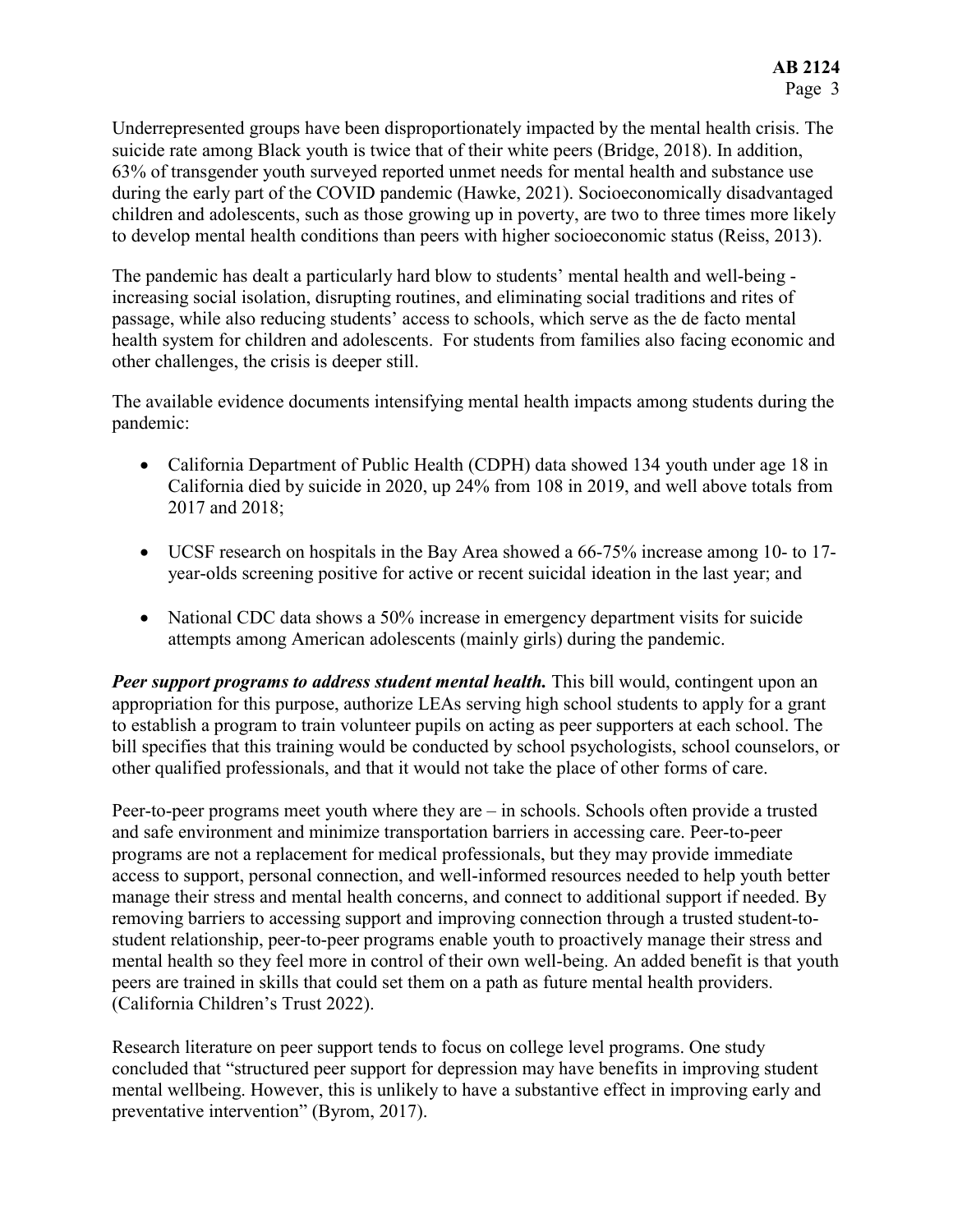Another study found that "online peer-to-peer communication is popular among young people and may improve mental health by providing social support. There have been no systematic reviews examining the effectiveness of online peer-to-peer support in improving the mental health of adolescents and young adults. Given that peer support is frequently used as an adjunct to internet interventions for a variety of mental health conditions, there is an urgent need to determine the effectiveness of peer support alone as an active intervention" (Ali, 2015).

*Existing peer-to-peer models.* A recent brief by the California Children's Trust identified common elements of successful peer-to-peer programs:

- A long-term commitment from a clinically informed adult ally with strong relationship skills;
- Carefully developed and continuously updated curriculum that is co-constructed with youth;
- Fair compensation for youth;
- Ongoing community building on youth development principles;
- Inclusion of social justice principles that embrace and center racism and poverty as key drivers of social and emotional challenges for youth;
- Regular opportunities for training, including specific cultivation of community resources and referrals; and
- Strategic alliances in school administrative leadership and teaching staff.

One option to increase student awareness of mental health issues is provided through the National Alliance on Mental Illness (NAMI) on Campus student-led clubs that focus on mental health and wellness and provide a critical opportunity that fosters student involvement, promotes youth voice, awareness, and self-advocacy. According to the CDE, these clubs provide activities for youth that help decrease bullying and the stigma often experienced by those living with mental illness, potentially averting mental health crises, helping reduce youth suicide, and increasing school safety. Students involved in the clubs and activities are becoming lifelong advocates in the mission to eliminate the stigma and discrimination associated with mental illness and eliminate suicides.

Garey High School in Pomona, California has established a Peer Counseling Program made up of a group of highly trained students to provide social emotional support by way of active listening, understanding, empathetic encouragement, prevention, intervention, and referral services to their peers in a systematic and well thought out way. One third of the school's 1,800 students used the Peer Counseling Center in 2019, before the pandemic substantially increased demand (NEA, 2019).

Sacramento City Unified School District's *MindOneSix* program, being implemented in collaboration with community-based organizations, engages middle and high school students to become ambassadors for mental wellness on their campuses. Students complete 20 hours of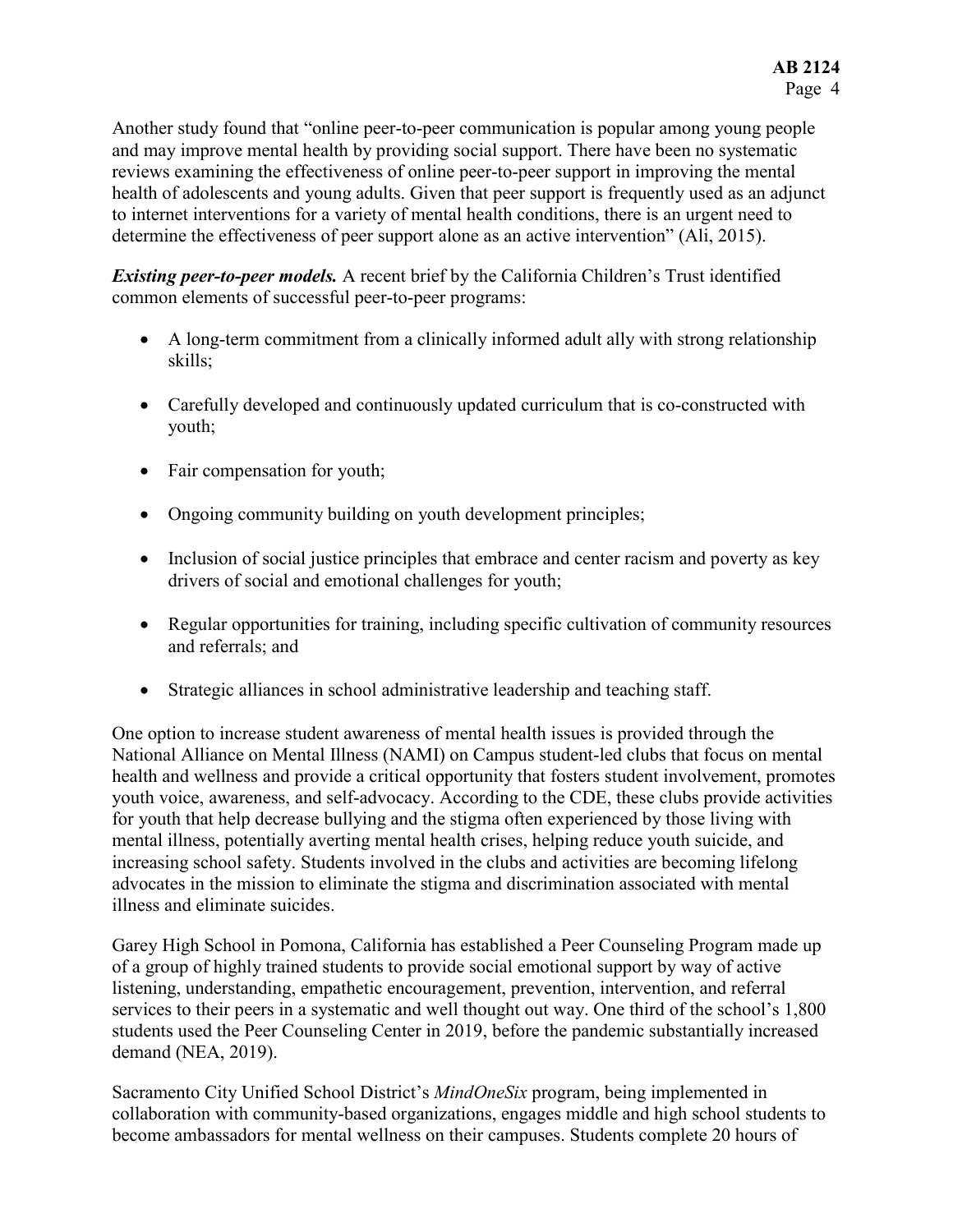mental wellness literacy training and a 20-hour service project focused on promoting mental wellness.

*Arguments in support.* The California Association of School Counselors notes: "Peer support is provided by and for people with similar experiences. When students turn to peers for support regarding mental health this kind of support creates an opportunity to bring students together in working toward meaningful solutions in handling difficult personal issues. Online peer-to-peer communication, where students share mental health struggles, is growing in popularity.

Empowering interested students to provide valuable support and feedback to their peers will open up lines of communication that could otherwise be neglected. The mental health of our students is a growing concern in California, and adults alone will not be able to tackle a problem where young people can play an important role in helping both themselves and their peers deal with mental health issues."

#### *Recommended Committee amendments:*

1) Add language indemnifying the school and school employees pursuant to establishing a peer support program.

*Related legislation.* AB 552 (Quirk-Silva) of this Session authorizes LEAs and county behavioral health agencies to enter into partnerships to provide school-based behavioral health and substance abuse disorder services on school sites, and authorizes the billing of private insurance providers for these services under specified conditions.

AB 309 (Gabriel) Chapter 662, Statutes of 2021, requires the CDE to develop model pupil mental health referral protocols, in consultation with relevant stakeholders, subject to the availability of funding for this purpose.

AB 130 (Committee on Budget) Chapter 44, Statutes of 2021, requires the CDE to establish an Office of School-Based Health Programs for the purpose of providing technical assistance, outreach, and informational materials to LEAs on allowable services and on the submission of claims; requires the CDE to appoint a state school nurse consultant to work with LEAs and school nurses to promote quality school nursing services and school health programs that address the broad health needs of pupils; and appropriates \$5 million for the School Health Demonstration Project, as a pilot project, to be administered by the CDE, in consultation with the Department of Health Care Services (DHCS), to expand comprehensive health and mental health services to public school pupils by providing training and support services to selected LEAs to secure ongoing Medi-Cal funding for those health and mental health services.

AB 563 (Berman) of this Session would have required the CDE to establish an Office of School-Based Health Programs for the purpose of improving the operation of, and participation in, school-based health programs. Required that \$500,000 in federal reimbursements be made available for transfer through an interagency agreement to the CDE for the support of the Office. This bill was held in the Senate Education Committee.

AB 586 (O'Donnell) of this Session would have established the School Health Demonstration Project to expand comprehensive health and mental health services to students by providing intensive assistance and support to selected LEAs to build the capacity for long-term sustainability through leveraging multiple funding streams and partnering with county Mental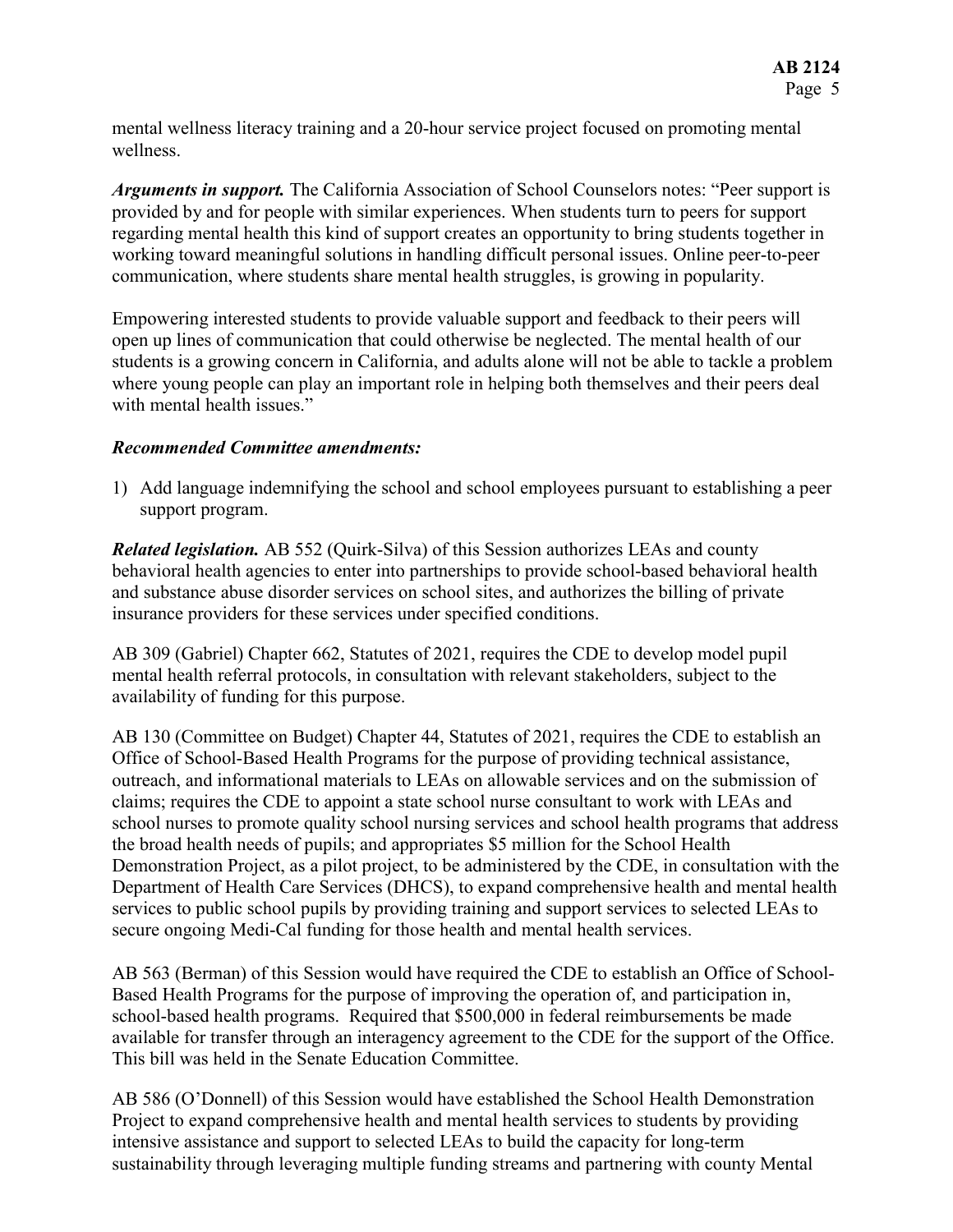Health Plans, Managed Care Organizations, and community-based providers. Lessons learned through the pilot project would be used as a basis to scale up robust and sustainable school-based health and mental health services throughout the state. This bill was held in the Senate Education Committee.

SB 14 (Portantino) Chapter 672, Statutes of 2021, includes, "for the benefit of the behavioral health of the pupil" within the "illness" category for excused absences for purposes of school attendance; and requires the CDE to identify an evidence-based and evidence-informed training program for LEAs to address youth behavioral health, including staff and pupil training.

SB 803 (Beall) Chapter 150, Statutes of 2020, requires the DHCS to establish statewide requirements for a program for certifying peer support specialists; requires DHCS to seek any federal waivers to implement the certification program; and permits DHCS to implement, interpret, and make specific the certification program through available means.

AB 2221 (C. Garcia) of the 2019-20 Session would have required school districts to establish a peer support training program at each high school. This bill was held in the Assembly Education Committee.

SB 428 (Pan) of the 2019-20 Session would have required the CDE to identify an evidencebased training program for LEAs to use to train classified and certificated school employees having direct contact with pupils in youth mental and behavioral health. SB 428 was vetoed by the Governor, who stated:

This bill would require the CDE to identify an evidence-based training program on youth mental health for LEAs to use to train classified and certificated employees who have direct contact with students at each school site. Providing support for students facing mental health is of critical importance. Multiple public agencies beyond CDE hold a responsibility for addressing the mental health crisis impacting young people today. That is why I worked with the Legislature to appropriate \$50 million in this year's budget to create the Mental Health Student Services Act. Mental health partnerships among county mental health or behavioral health departments, school districts, charter schools and county offices of education are best positioned to address the diverse mental health needs of young people.

AB 2639 (Berman) Chapter 437, Statutes of 2018, requires the CDE to identify and make available an online training program in suicide prevention that an LEA can use to train school staff and pupils, consistent with the LEA's policy on suicide prevention.

AB 2246 (O'Donnell) Chapter 642, Statutes of 2016, requires LEAs to adopt policies for the prevention of student suicides, and requires the CDE to develop and maintain a model suicide prevention policy.

AB 2366 (Chu) of the 2019-20 Session would have, subject to funding for this purpose, established the Trauma, Grief, and Loss Pilot Program and would have authorized school districts, COEs, and charter schools to apply to participate in a multi-year program by designating at least one trauma, grief, and loss counselor to be generally accessible to pupils in grades 9 to 12 at each participating school site. This bill was held in the Assembly Education Committee.